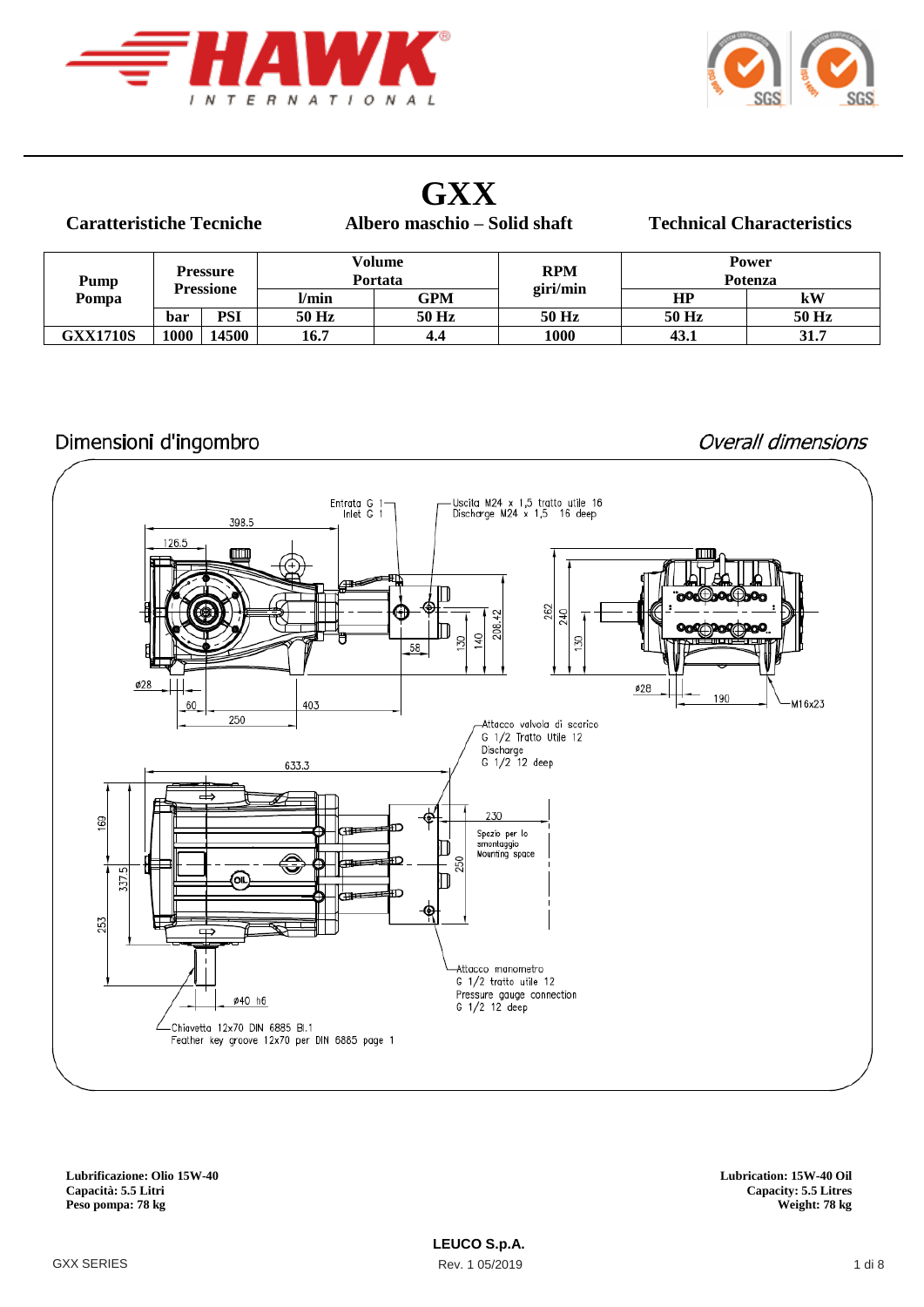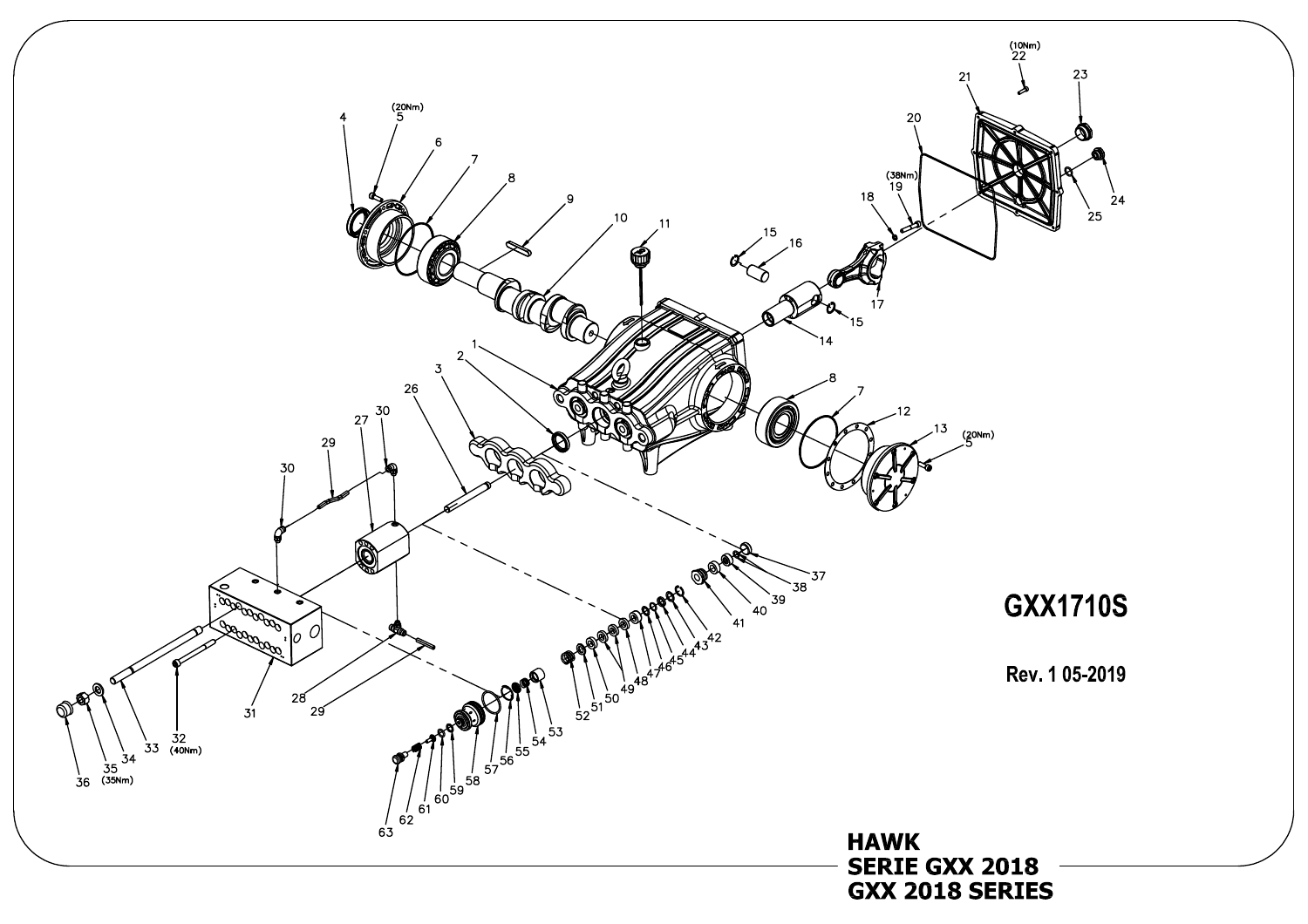



# **GXX SERIES 2018**

### *MAINTENANCE KIT* **/ KIT MANUTENZIONE**

| <b>KIT</b> | <b>Item</b><br>Pos                           | <b>Part Number</b><br>Codice | <b>Descrizione</b><br><b>Description</b>                                     |                                                  | $Q$ . $TY$ by<br>pump<br>Q.TA<br>per pompa | GXX1710S  |
|------------|----------------------------------------------|------------------------------|------------------------------------------------------------------------------|--------------------------------------------------|--------------------------------------------|-----------|
| A          | 42-43-44-45<br>46-47-48-49<br>$50 - 51 - 52$ | 1.905-863.0                  | <b>MAINTENANCE PACKAGE</b><br><b>CONVERSION SET P15</b>                      | PACCO COMPLETO<br><b>GUARNIZIONI PISTONE Ø15</b> | 1                                          |           |
| B          | 54-56-57-59<br>$60 - 62$                     | 1.905-864.0                  | <b>MAINTENANCE PACKAGE</b><br><b>PUMP HEAD</b>                               | KIT GUARNIZIONI VALVOLE                          | 1                                          |           |
| C          | 32                                           | 1.905-865.0                  | <b>MAINTENANCE PACKAGE</b><br><b>SCREWS</b>                                  | KIT VITI TESTATA                                 | 1                                          |           |
| D          | 53-55-58-61<br>63                            | 1.905-866.0                  | <b>WEARING PART SET PUMP HEAD</b>                                            | <b>KIT VALVOLE</b>                               | 1                                          |           |
| E          | 26-37-38-39<br>40-41-42                      | 1.905-867.0                  | <b>WEARING PARTS SET</b><br><b>CONVERSION SET P15</b>                        | KIT PISTONI Ø15                                  |                                            | $\bullet$ |
| F          | 27                                           | 1.905-868.0                  | <b>WEARING PARTS SET CYLINDER</b><br>KIT CILINDRI Ø15<br>SET P <sub>15</sub> |                                                  | $\mathbf{1}$                               |           |
| G          | 4-7-20-23<br>$24 - 25$                       | 1.904-474.0                  | <b>CRANCKASE SEALS KIT</b>                                                   | KIT TENUTE CARTER                                | 1                                          |           |
| H          | 14-15-16-17<br>$18 - 19$                     | 1.905-631.0                  | <b>PLUNGER ROD-CONNECTING</b><br><b>ASTA PISTONE-BIELLA</b><br>ROD.          |                                                  | 3                                          |           |
|            | 2                                            | 1.904-478.0                  | <b>TENUTE OLIO ASTA</b><br><b>PLUNGER OIL SEALS</b><br><b>PISTONE</b>        |                                                  | 1                                          |           |

*"Q.TY per pump" => Necessary quantity to repair one pump* **"Q.TA' per pompa" => Quantità necessaria per riparare una pompa**





(…) **Parts pre-assembled Parti pre-assemblate**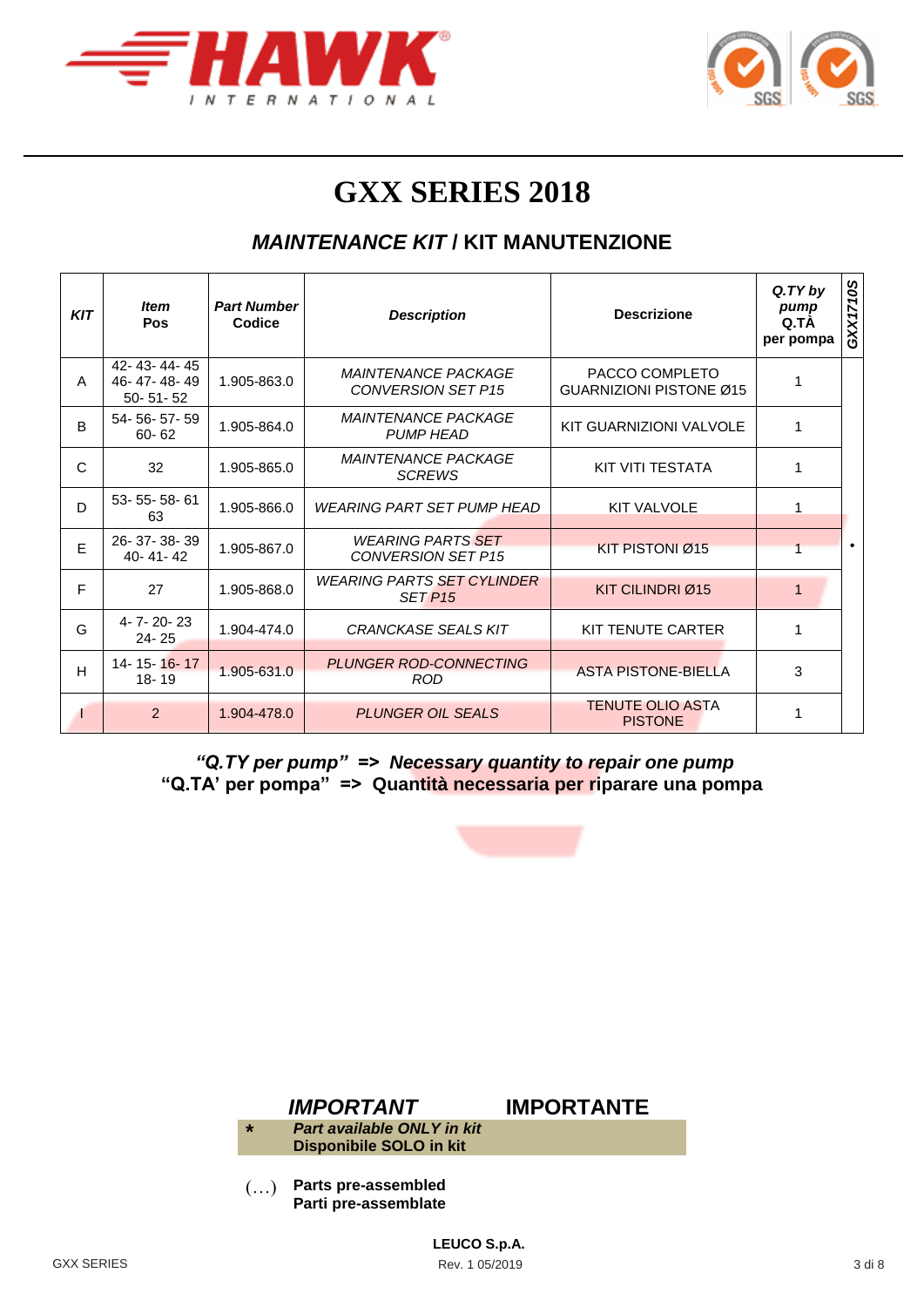



| <b>Item</b><br>Pos | Part<br><b>Number</b><br>Codice | <b>Description</b>                                 | <b>Descrizione</b>                                     |    | Q.TY<br>Q.TÀ   | GXX1710S |
|--------------------|---------------------------------|----------------------------------------------------|--------------------------------------------------------|----|----------------|----------|
| $\mathbf{1}$       | 9.850-372.0                     | CRANCKCASE                                         | <b>CARTER</b>                                          |    | $\mathbf{1}$   |          |
| $2^*$              |                                 | <b>OIL SEAL</b>                                    | <b>ANELLO RADIALE</b>                                  | Т  | 3              |          |
| 3                  | 9.853-530.0                     | <b>SPACER</b>                                      | <b>DISTANZIALE</b>                                     |    | 1              |          |
| $4^*$              |                                 | <b>OIL SEAL</b>                                    | <b>ANELLO RADIALE</b>                                  | G  | 1              |          |
| 5                  | 9.851-468.0                     | <b>SCREW M8x25</b>                                 | VITE TCEI M8x25                                        |    | 12             |          |
| 6                  | 9.850-645.0                     | <b>BEARING HOUSING</b>                             | <b>FLANGIA APERTA</b>                                  |    | $\mathbf{1}$   |          |
| $7^*$              |                                 | O-RING 3475 - NBR70                                | O-RING 3475 - NBR70                                    | G  | $\overline{2}$ |          |
| 8                  | 9.850-353.0                     | <b>BEARING</b>                                     | <b>CUSCINETTO</b>                                      |    | $\overline{2}$ |          |
| 9                  | $9.850 - 449.0$                 | <b>CRANKSHAFT KEY</b>                              | <b>CHIAVETTA</b>                                       |    | $\mathbf{1}$   |          |
| 10                 | 9.851-915.0                     | <i>CRANKSHAFT "B"</i>                              | ALBERO "B"                                             |    | 1.             |          |
| 11                 | $9.851 - 284.0$                 | OIL DIP STICK G3/4                                 | <b>TAPPO SFIATO OLIO G3/4</b>                          |    | 1              |          |
| 12                 | 9.850-549.0                     | <b>SHIM</b>                                        | <b>DISTANZIALE FLANGIA</b>                             |    | $\mathbf{1}$   |          |
| 13                 | 9.850-646.0                     | <b>CLOSED HOUSING</b>                              | <b>FLANGIA CHIUSA</b>                                  |    | 1              |          |
| $14*$              |                                 | <b>PLUNGER ROD</b>                                 | <b>ASTA PISTONE</b>                                    | н  | 3              |          |
| $15*$              |                                 | <b>SEEGER</b>                                      | <b>ANELLO SEEGER</b>                                   | н  | 6              |          |
| $16*$              |                                 | <b>CONNECTING ROD PIN</b>                          | <b>SPINOTTO</b>                                        | H  | 3              |          |
| $17*$              |                                 | <b>CONNECTING ROD</b>                              | <b>BIELLA</b>                                          | н  | 3              |          |
| $18*$              |                                 | <b>WASHER M8</b>                                   | ROSETTA ELASTICA M8                                    | н  | 6              |          |
| $19*$              |                                 | <b>SCREW M8x50</b>                                 | <b>VITE TCEI M8x50</b>                                 | H  | 9              |          |
| $20*$              |                                 | O-RING Ø2,62x255 - NBR90                           | O-RING Ø2,62x255 - NBR90                               | G  | $\mathbf{1}$   |          |
| 21                 | 9.853-560.0                     | <b>CRANCKCASE COVER</b>                            | <b>COPERCHIO CARTER</b>                                |    | $\mathbf{1}$   |          |
| 22                 | 9.851-480.0                     | <b>SCREW M6x22</b>                                 | VITE TCEI M6x22                                        |    | 8              |          |
| $23*$              |                                 | <b>SIGHT GLASS G1"</b>                             | SPIA LIVELLO G1"                                       | G  | 1              |          |
| $24*$              |                                 | PLUG G1/2                                          | TAPPO G1/2                                             | G  | $\mathbf{1}$   |          |
| $25*$              |                                 | <i>O-RING 3068 - NBR70</i>                         | O-RING 3068 - NBR70                                    | G  | $\mathbf{1}$   |          |
| $26*$              |                                 | <b>PLUNGER P15</b>                                 | PISTONE Ø15                                            | E. | 3              |          |
| $27*$              |                                 | <b>CYLINDER</b>                                    | <b>CILINDRO</b>                                        | F. | 3              |          |
| 28                 | 9.853-670.0                     | <b>T-SCREW CONNECTION</b><br>ROTATABLE             | RACCORDO A VITE A T GIREVOLE                           |    | $\overline{2}$ |          |
| 29                 | 9.853-671.0                     | <b>HOSE PNEUMATIC 8x1,25</b>                       | TUBO FLESSIBILE PNEUMATICA<br>8x1,25                   |    | 450 mm         |          |
| 30                 | 9.853-672.0                     | <b>ELBOW SCREW CONNECTOR</b><br>ROTATABLE D8 G 1/8 | RACCORDO A VITE ANGOLARE<br>GIREVOLE D8 G 1/8          |    | $\overline{7}$ |          |
| 31                 | 9.853-673.0                     | <b>PUMP HEAD</b>                                   | <b>TESTATA POMPA</b>                                   |    | $\mathbf{1}$   |          |
| $32*$              |                                 | <b>SCREW M10x120</b>                               | <b>VITE M10x120</b>                                    | С  | 18             |          |
| 33                 | 9.853-674.0                     | <b>STUD SCREW M16x270</b>                          | VITE PRIGIONIERA M16x270                               |    | $\overline{4}$ |          |
| 34                 | 9.853-675.0                     | SPRING PIN 10x26 mm                                | <b>BUSSOLA DI SERRAGGIO M16</b>                        |    | 4              |          |
| 35                 | 9.853-676.0                     | <b>HEXAGON NUT M16</b>                             | DADO ESAGONO M16                                       |    | $\overline{4}$ |          |
| 36<br>$37*$        | 9.853-677.0                     | CLAMP CAP M16<br><b>THRUST PIECE</b>               | CAPPUCCIO A SERRAGGIO M16<br><b>TASSELLO DI SPINTA</b> | E  | 4<br>3         |          |
| $38*$              |                                 | <b>SPRING WASHER A 15</b>                          | RONDELLA ELASTICA A 15                                 | E. | 6              |          |
|                    |                                 |                                                    |                                                        |    |                |          |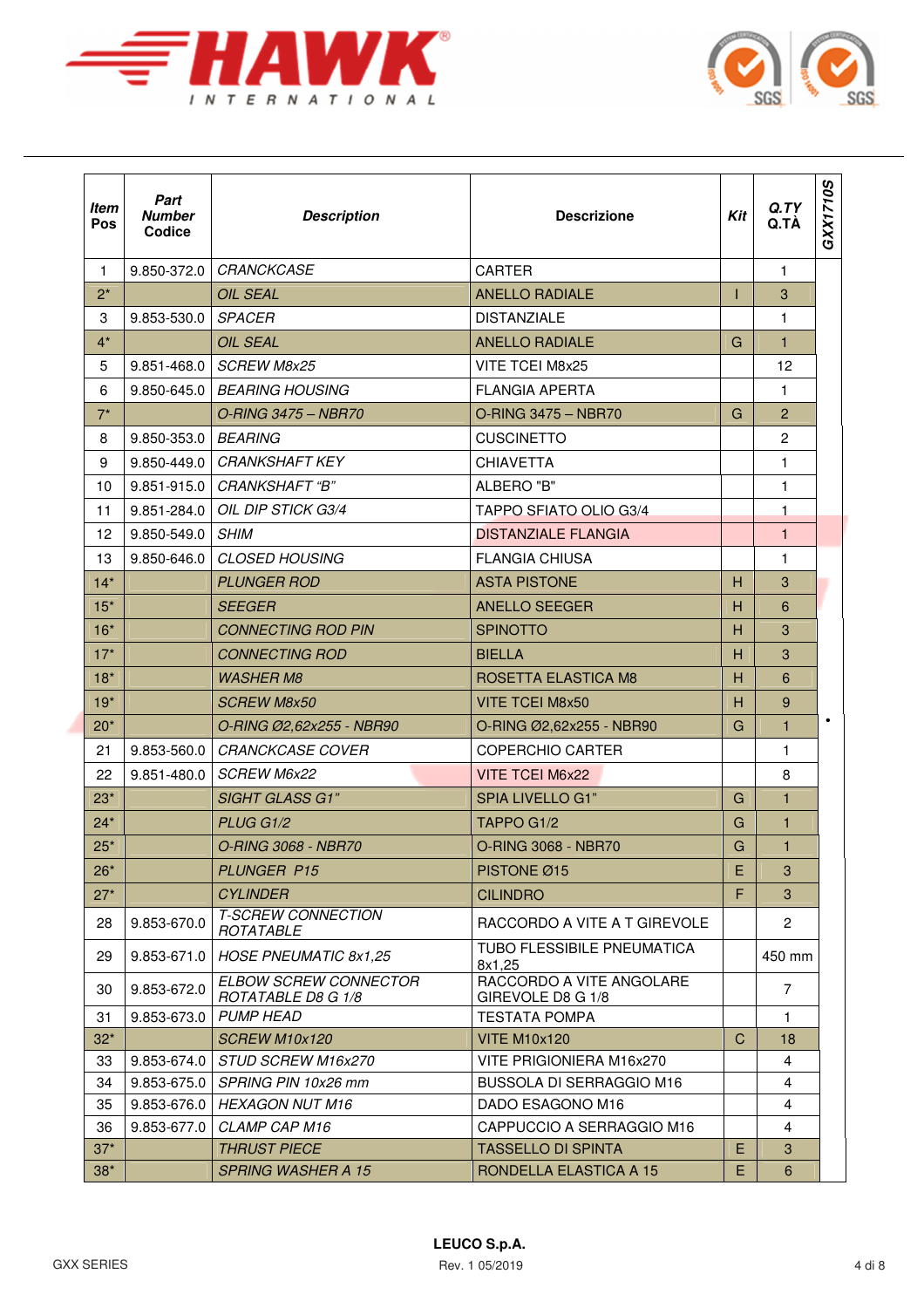



| <b>Item</b><br>Pos | Part<br><b>Number</b><br>Codice | <b>Description</b>                                  | <b>Descrizione</b>                                              | Kit            | Q <sub>T</sub> Y<br>Q.TÀ | GXX1710S  |
|--------------------|---------------------------------|-----------------------------------------------------|-----------------------------------------------------------------|----------------|--------------------------|-----------|
| $39*$              |                                 | <b>SLEEVE</b>                                       | <b>BOCCOLA</b>                                                  | E              | 3                        |           |
| $40*$              |                                 | <b>TENSION RING ELASTIC</b>                         | <b>ANELLO ELASTICO</b>                                          | E              | 3                        |           |
| $41*$              |                                 | <b>UNION NUT</b>                                    | <b>DADO PISTONE</b>                                             | E              | 3                        |           |
| $42*$              |                                 | LOCKING RING 24x1,2                                 | ANELLO DI SICUREZZA 24x1,2                                      | $\overline{A}$ | 3                        |           |
| $43*$              |                                 | <b>WASHER LOW PRESSURE SEAL P15</b>                 | RONDELLA GUARNIZIONE BASSA<br>PRESSIONE P15                     | A              | 3                        |           |
| $44*$              |                                 | ND SEAL P15                                         | <b>GUARNZIONE ND P15</b>                                        | $\overline{A}$ | 3                        |           |
| $45*$              |                                 | O-RING SEAL 16x2 mm                                 | ANELLO DI TENUTA 16x2 mm                                        | $\overline{A}$ | 3                        |           |
| $46*$              |                                 | <b>SUPPORT RING LOW PRESSURE</b><br><b>SEAL P15</b> | <b>ANELLO DI SUPPORTO</b><br><b>GUARNIZIONE BASSA PRESSIONE</b> | A              | 3                        |           |
| $47*$              |                                 | <b>GUIDE RING P15</b>                               | <b>ANELLO DI GUIDA P15</b>                                      | A              | 3                        |           |
| 48*                |                                 | <b>SFAI</b>                                         | <b>GUARNIZIONE</b>                                              | $\overline{A}$ | 3                        |           |
| 49*                |                                 | <b>LAMELLA SEAL</b>                                 | <b>GUARNIZIONI A LAMELLE</b>                                    | $\overline{A}$ | 6                        |           |
| $50*$              |                                 | <b>GUIDE RING</b>                                   | <b>ANELLO DI GUIDA</b>                                          | $\overline{A}$ | 3                        |           |
| $51*$              |                                 | <b>SPACER RING</b>                                  | <b>ANELLO DISTANZIALE</b>                                       | $\overline{A}$ | 3                        | $\bullet$ |
| $52*$              |                                 | SPRING 3,2x21,8x30                                  | MOLLA 3,2x21,8x30                                               | $\overline{A}$ | 3                        |           |
| $53*$              |                                 | <b>GUIDE SLEEVE SUCTION SIDE</b>                    | <b>BUSSOLA GUIDA LATO</b><br><b>ASPIRAZIONE</b>                 | D              | 3                        |           |
| $54*$              |                                 | SPRING 1,25x17,2x18,5                               | MOLLA 1,25x17,2x18,5                                            | B              | 3                        |           |
| $55*$              |                                 | <b>SUCTION VALVE</b>                                | <b>VALVOLA DI ASPIRAZIONE</b>                                   | D              | 3                        |           |
| $56*$              |                                 | <b>JOINT RING</b>                                   | <b>ANELLO DI TENUTA</b>                                         | B              | 3                        |           |
| $57*$              |                                 | O-RING SEAL 50x3                                    | <b>ANELLO DI TENUTA 50x3</b>                                    | B              | 3                        |           |
| $58*$              |                                 | <b>CENTRAL VALVE</b>                                | <b>VALVOLA CENTRALE</b>                                         | D              | 3                        |           |
| $59*$              |                                 | <b>SUPPORT RING</b>                                 | <b>ANELLO DI SUPPORTO</b>                                       | B              | 3                        |           |
| $60*$              |                                 | O-RING SEAL 14x3 mm                                 | ANELLO DI TENUTA 14x3 mm                                        | B              | 3                        |           |
| $61*$              |                                 | <b>PRESSURE VALVE</b>                               | <b>VALVOLA DI MANDATA</b>                                       | D              | 3                        |           |
| $62*$              |                                 | SPRING 1,1x12,6x28                                  | MOLLA 1,1x12,6x28                                               | B              | 3                        |           |
| $63*$              |                                 | <b>GUIDE SLEEVE DELIVERY SIDE</b>                   | <b>BUSSOLA GUIDA LATO MANDATA</b>                               | D              | 3                        |           |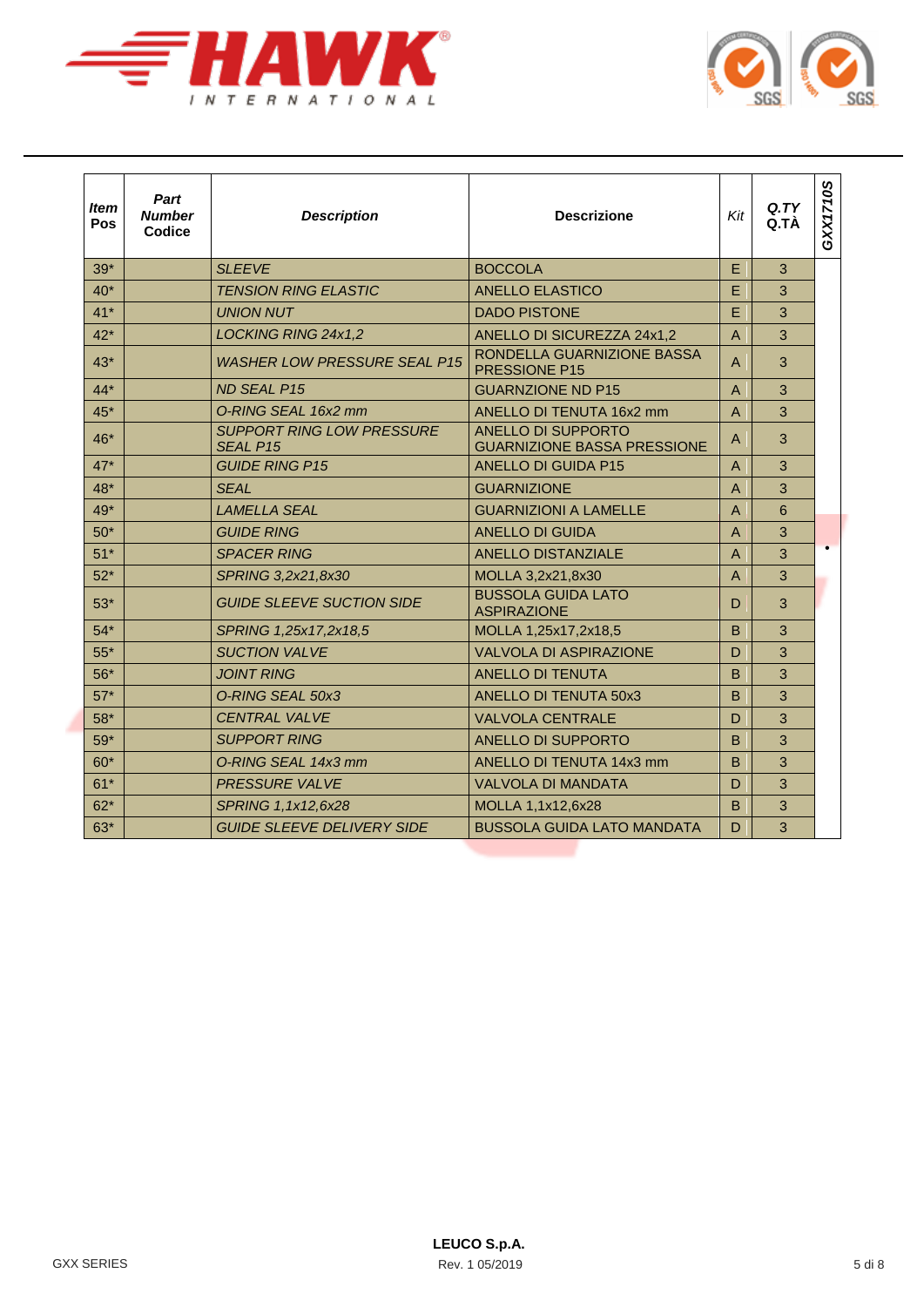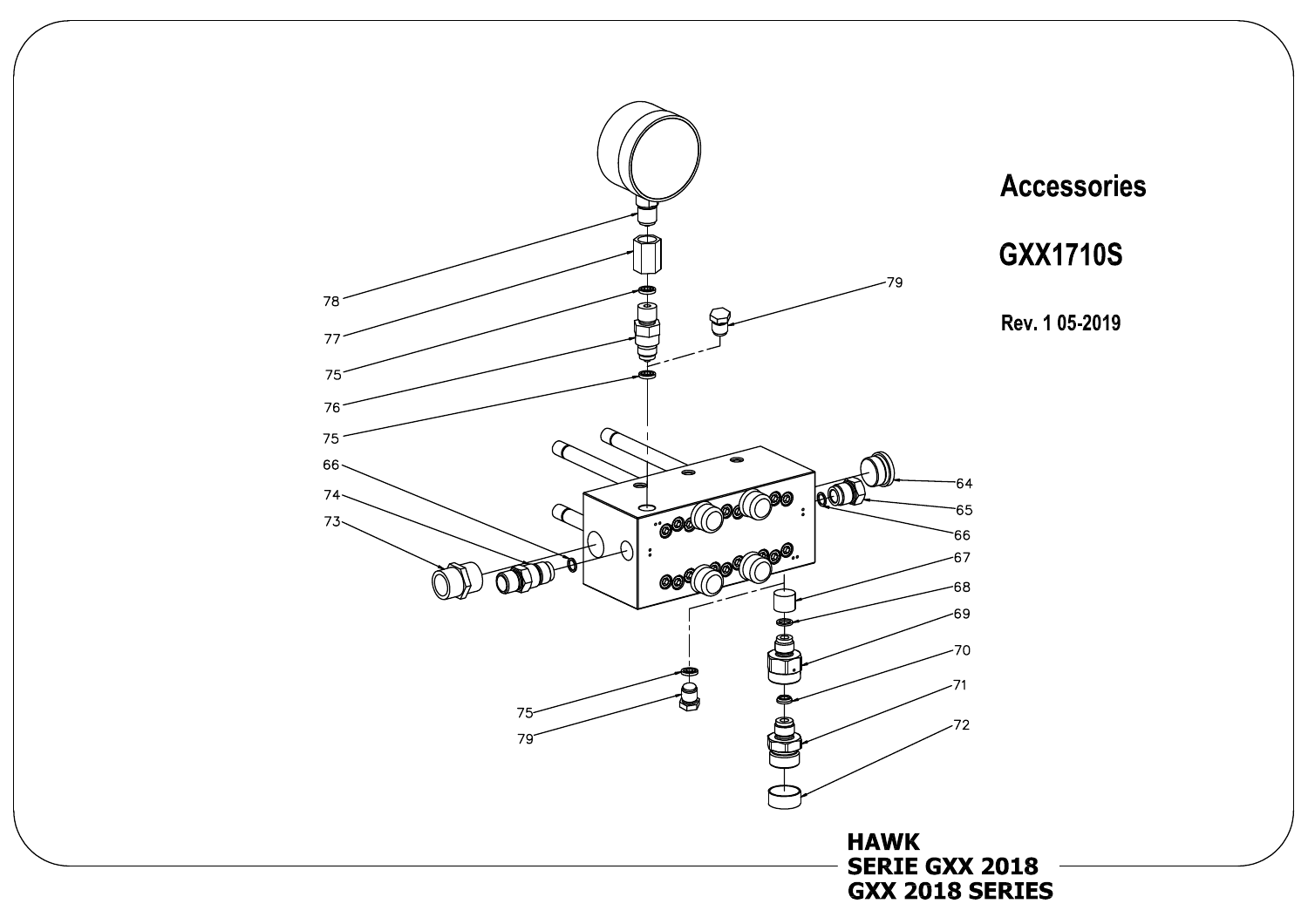



# **GXX SERIES 2018**

## *ACCESSORIES KIT* **/ KIT ACCESSORI**

| <b>KIT</b> | ltem<br><b>Pos</b>   | <b>Part Number</b><br>Codice | <b>Description</b>                          | <b>Descrizione</b>              | Q.TY by<br>pump<br>Q.TA<br>per<br>pompa | S<br>0<br>↖<br>õ |
|------------|----------------------|------------------------------|---------------------------------------------|---------------------------------|-----------------------------------------|------------------|
|            | 67-68-69<br>70-71-72 | 1.905-869.0                  | RUPTURE DISC HOLDER 1100 bar                | KIT VALVOLA DI SCARICO 1100 BAR |                                         |                  |
| М          | 75-76-77             | 1.905-870.0                  | PRESSURE GAUGE CONNECTION<br>G 1/2-2000 bar | KIT RACCORDO MANOMETRO          |                                         |                  |

*"Q.TY per pump" => Necessary quantity for one pump* **"Q.TA' per pompa" => Quantità necessaria per una pompa**